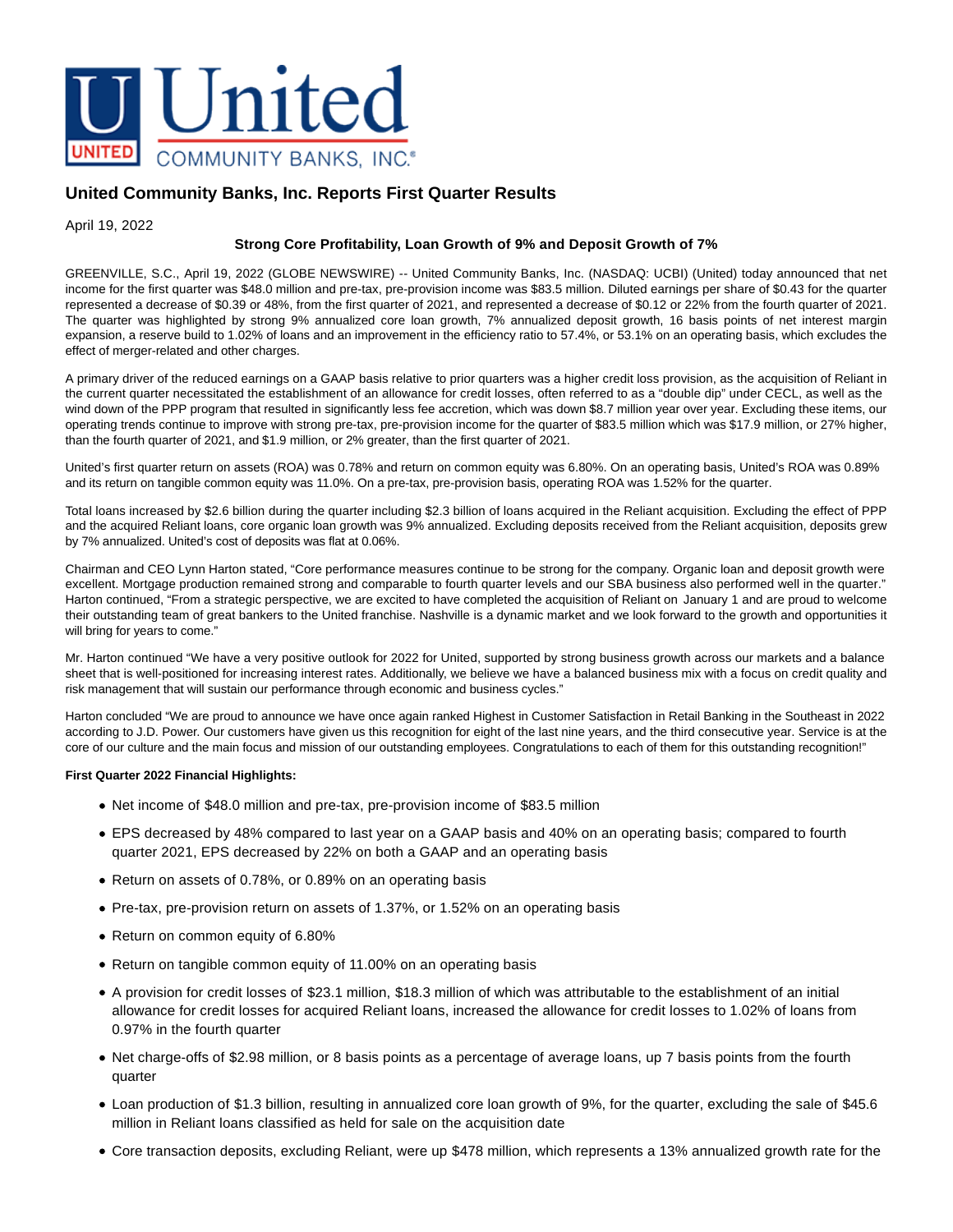quarter

- Net interest margin of 2.97% was up 16 basis points from the fourth quarter, mainly due to the impact of the Reliant acquisition and the deployment of cash into securities
- Mortgage closings of \$462 million and mortgage rate locks of \$757 million, compared to \$666 million and \$993 million, respectively, a year ago
- Noninterest income was up \$1.8 million on a linked quarter basis, primarily driven by a \$6.4 million increase in the MSR valuation in the first quarter compared with a \$775,000 increase in the fourth quarter
- Noninterest expenses increased by \$10.1 million compared to the fourth quarter, mostly due to an increase in salaries and employee benefits related to the acquisition of Reliant
- Efficiency ratio of 57.4%, or 53.1% on an operating basis
- Nonperforming assets of 0.17% of total assets, an increase of 0.01% from December 31, 2021
- Quarterly common shareholder dividend of \$0.21 per share declared during the quarter, an increase of 11% year-over-year

### Conference Call

United will hold a conference call on Wednesday, April 20, 2022, at 11 a.m. ET to discuss the contents of this press release and to share business highlights for the quarter. Participants can pre-register for the conference call by navigating to **[https://dpregister.com/sreg/10165183/f22437931b](https://www.globenewswire.com/Tracker?data=FqIgjqCCI56c7zzYXXxP_5egqkGIf8qNaeH506sV9l4OPLWXsISaaIDC0LWcawWt8z6bpAEa_m-7Pa7Ig9eWpqpBLkAaHnYSXx0NXn6i48g7vlj1yLbfR1MTYVHMCnGCPVGf3wHLUrtL-WLS2A8QAmyUQW7Jkr6fK18-sJigiag=)**. Those without internet access or who are unable to pre-register may dial in by calling 1-866-777-2509. Participants are encouraged to dial in 15 minutes prior to the call start time. The conference call also will be webcast and available for replay for 30 days by selecting "Events & Presentations" within the Investor Relations section of United's website at [www.ucbi.com.](https://www.globenewswire.com/Tracker?data=KMSEZWHDFhdG9zuzc6UKNJjj-jP7BWb5GbpXU-QhITSMfEHHRgDOq9GotpLHwpjaLMbXHtJDuJTC6SgNTJnc8w==)

### **UNITED COMMUNITY BANKS, INC.**

#### **Selected Financial Information**

#### **(in thousands, except per share data)**

|                                                           | 2022                    | 2021 |                                                     |    |                          |    |                         |    |                            | <b>First</b><br>Quarter |
|-----------------------------------------------------------|-------------------------|------|-----------------------------------------------------|----|--------------------------|----|-------------------------|----|----------------------------|-------------------------|
|                                                           | <b>First</b><br>Quarter |      | <b>Fourth</b><br><b>Third</b><br>Quarter<br>Quarter |    | <b>Second</b><br>Quarter |    | <b>First</b><br>Quarter |    | $2022 -$<br>2021<br>Change |                         |
| <b>INCOME SUMMARY</b>                                     |                         |      |                                                     |    |                          |    |                         |    |                            |                         |
| Interest revenue                                          | \$171,059               |      | \$143,768                                           |    | \$147,675                |    | \$145,809               |    | \$141,542                  |                         |
| Interest expense                                          | 7,267                   |      | 6,213                                               |    | 6,636                    |    | 7,433                   |    | 9,478                      |                         |
| Net interest revenue                                      | 163,792                 |      | 137,555                                             |    | 141,039                  |    | 138,376                 |    | 132,064                    | 24%                     |
| Provision for (release of) credit losses                  | 23,086                  |      | (647)                                               |    | (11, 034)                |    | (13,588)                |    | (12, 281)                  |                         |
| Noninterest income                                        | 38,973                  |      | 37,177                                              |    | 40,095                   |    | 35,841                  |    | 44,705                     | (13)                    |
| <b>Total revenue</b>                                      | 179,679                 |      | 175,379                                             |    | 192,168                  |    | 187,805                 |    | 189,050                    | (5)                     |
| Noninterest expenses                                      | 119,275                 |      | 109,156                                             |    | 96,749                   |    | 95,540                  |    | 95,194                     | 25                      |
| Income before income tax expense                          | 60,404                  |      | 66,223                                              |    | 95,419                   |    | 92,265                  |    | 93,856                     | (36)                    |
| Income tax expense                                        | 12,385                  |      | 14,204                                              |    | 21,603                   |    | 22,005                  |    | 20,150                     | (39)                    |
| <b>Net income</b>                                         | 48,019                  |      | 52,019                                              |    | 73,816                   |    | 70,260                  |    | 73,706                     | (35)                    |
| Merger-related and other charges                          | 9,016                   |      | 9,912                                               |    | 1,437                    |    | 1,078                   |    | 1,543                      |                         |
| Income tax benefit of merger-related and other charges    | (1,963)                 |      | (2,265)                                             |    | (328)                    |    | (246)                   |    | (335)                      |                         |
| Net income - operating (1)                                | 55,072                  | \$   | 59,666                                              | \$ | 74,925                   | \$ | 71,092                  | \$ | 74,914                     | (26)                    |
| Pre-tax pre-provision income (5)                          | \$<br>83,490            | \$   | 65,576                                              | \$ | 84,385                   |    | \$78,677                | \$ | 81,575                     | 2                       |
| <b>PERFORMANCE MEASURES</b>                               |                         |      |                                                     |    |                          |    |                         |    |                            |                         |
| Per common share:                                         |                         |      |                                                     |    |                          |    |                         |    |                            |                         |
| Diluted net income - GAAP                                 | \$<br>0.43              | \$   | 0.55                                                | \$ | 0.82                     | \$ | 0.78                    | \$ | 0.82                       | (48)                    |
| Diluted net income - operating (1)                        | 0.50                    |      | 0.64                                                |    | 0.83                     |    | 0.79                    |    | 0.83                       | (40)                    |
| Cash dividends declared                                   | 0.21                    |      | 0.20                                                |    | 0.20                     |    | 0.19                    |    | 0.19                       | 11                      |
| Book value                                                | 24.38                   |      | 23.63                                               |    | 23.25                    |    | 22.81                   |    | 22.15                      | 10                      |
| Tangible book value (3)                                   | 17.08                   |      | 18.42                                               |    | 18.68                    |    | 18.49                   |    | 17.83                      | (4)                     |
| Key performance ratios:                                   |                         |      |                                                     |    |                          |    |                         |    |                            |                         |
| Return on common equity - GAAP (2)(4)                     | 6.80%                   |      | 9.32%                                               |    | 14.26%                   |    | 14.08%                  |    | 15.37%                     |                         |
| Return on common equity - operating $(1)(2)(4)$           | 7.83                    |      | 10.74                                               |    | 14.48                    |    | 14.25                   |    | 15.63                      |                         |
| Return on tangible common equity - operating (1)(2)(3)(4) | 11.00                   |      | 13.93                                               |    | 18.23                    |    | 17.81                   |    | 19.68                      |                         |
| Return on assets - GAAP (4)                               | 0.78                    |      | 0.96                                                |    | 1.48                     |    | 1.46                    |    | 1.62                       |                         |
| Return on assets - operating (1)(4)                       | 0.89                    |      | 1.10                                                |    | 1.50                     |    | 1.48                    |    | 1.65                       |                         |
| Return on assets - pre-tax pre-provision $(4)(5)$         | 1.37                    |      | 1.21                                                |    | 1.70                     |    | 1.64                    |    | 1.80                       |                         |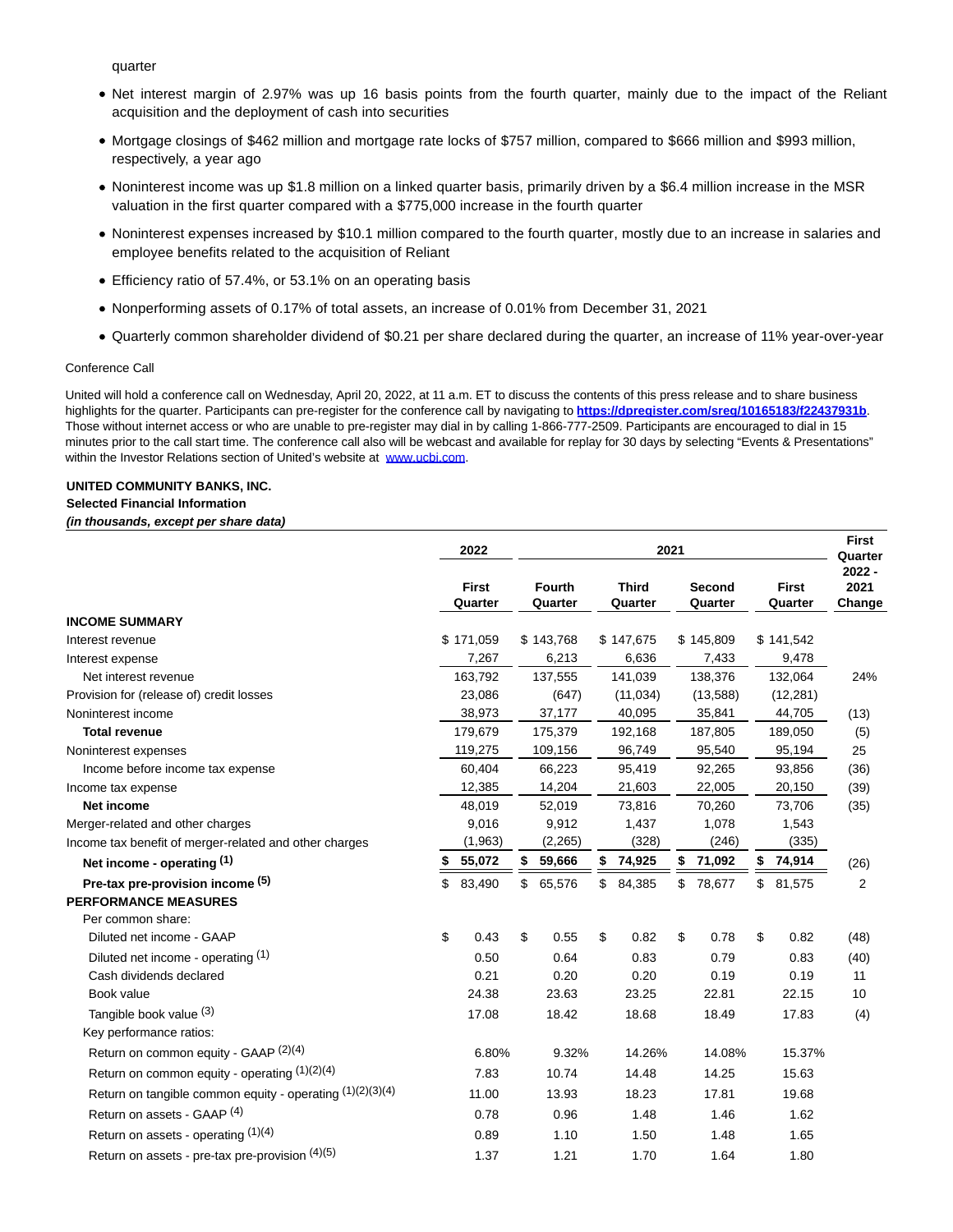| Return on assets - pre-tax pre-provision, excluding |              |               |              |               |              |      |
|-----------------------------------------------------|--------------|---------------|--------------|---------------|--------------|------|
| merger- related and other charges (1)(4)(5)         | 1.52         | 1.40          | 1.73         | 1.67          | 1.83         |      |
| Net interest margin (fully taxable equivalent) (4)  | 2.97         | 2.81          | 3.12         | 3.19          | 3.22         |      |
| Efficiency ratio - GAAP                             | 57.43        | 62.12         | 53.11        | 54.53         | 53.55        |      |
| Efficiency ratio - operating $(1)$                  | 53.09        | 56.48         | 52.33        | 53.92         | 52.68        |      |
| Equity to total assets                              | 11.06        | 10.61         | 10.89        | 11.04         | 10.95        |      |
| Tangible common equity to tangible assets (3)       | 7.72         | 8.09          | 8.53         | 8.71          | 8.57         |      |
| <b>ASSET QUALITY</b>                                |              |               |              |               |              |      |
| Nonperforming assets ("NPAs")                       | 40,816       | 32,855        | 45,335       | 46,347        | 56,496       | (28) |
| Allowance for credit losses - loans                 | 132,805      | 102,532       | 99,620       | 111,616       | 126,866      | 5    |
| Allowance for credit losses - total                 | 146.369      | 113,524       | 110,875      | 122.460       | 135,592      |      |
| Net charge-offs                                     | 2,978        | 248           | 551          | (456)         | (305)        |      |
| Allowance for credit losses - loans to loans        | 0.93%        | 0.87%         | 0.89%        | 0.98%         | 1.09%        |      |
| Allowance for credit losses - total to loans        | 1.02         | 0.97          | 0.99         | 1.08          | 1.16         |      |
| Net charge-offs to average loans (4)                | 0.08         | 0.01          | 0.02         | (0.02)        | (0.01)       |      |
| NPAs to total assets                                | 0.17         | 0.16          | 0.23         | 0.25          | 0.30         |      |
| AT PERIOD END (\$ in millions)                      |              |               |              |               |              |      |
| Loans                                               | 14,316<br>\$ | 11,760<br>\$. | \$<br>11,191 | 11,391<br>\$. | 11,679<br>S. | 23   |
| Investment securities                               | 6.410        | 5,653         | 5,335        | 4.928         | 4.332        | 48   |
| Total assets                                        | 24,374       | 20,947        | 19,481       | 18,896        | 18,557       | 31   |
| Deposits                                            | 21,056       | 18,241        | 16,865       | 16,328        | 15,993       | 32   |
| Shareholders' equity                                | 2,695        | 2,222         | 2,122        | 2,086         | 2,031        | 33   |
| Common shares outstanding (thousands)               | 106,025      | 89,350        | 86,559       | 86,665        | 86,777       | 22   |

<sup>(1)</sup> Excludes merger-related and other charges. <sup>(2)</sup> Net income less preferred stock dividends, divided by average realized common equity, which excludes accumulated other comprehensive income (loss). <sup>(3)</sup> Excludes effect of acquisition related intangibles and associated amortization. <sup>(4)</sup> Annualized. <sup>(5)</sup> Excludes income tax expense and provision for credit losses.

### **UNITED COMMUNITY BANKS, INC. Non-GAAP Performance Measures Reconciliation Selected Financial Information (in thousands, except per share data)**

|                                                           | 2022         |               |              |             |              |
|-----------------------------------------------------------|--------------|---------------|--------------|-------------|--------------|
|                                                           | <b>First</b> | <b>Fourth</b> | <b>Third</b> | Second      | <b>First</b> |
|                                                           | Quarter      | Quarter       | Quarter      | Quarter     | Quarter      |
| Noninterest expense reconciliation                        |              |               |              |             |              |
| Noninterest expenses (GAAP)                               | \$119,275    | \$109,156     | \$96,749     | \$95,540    | \$95,194     |
| Merger-related and other charges                          | (9,016)      | (9, 912)      | (1, 437)     | (1,078)     | (1,543)      |
| Noninterest expenses - operating                          | \$110,259    | \$99,244      | \$95,312     | \$94,462    | \$93,651     |
| Net income reconciliation                                 |              |               |              |             |              |
| Net income (GAAP)                                         | \$48,019     | \$52,019      | \$73,816     | \$70,260    | \$73,706     |
| Merger-related and other charges                          | 9.016        | 9,912         | 1,437        | 1,078       | 1,543        |
| Income tax benefit of merger-related and other charges    | (1,963)      | (2,265)       | (328)        | (246)       | (335)        |
| Net income - operating                                    | \$55,072     | \$59,666      | \$74,925     | \$71,092    | \$74,914     |
| Net income to pre-tax pre-provision income reconciliation |              |               |              |             |              |
| Net income (GAAP)                                         | \$48,019     | \$52,019      | \$73,816     | \$70,260    | \$73,706     |
| Income tax expense                                        | 12,385       | 14,204        | 21,603       | 22,005      | 20,150       |
| Provision for (release of) credit losses                  | 23,086       | (647)         | (11, 034)    | (13,588)    | (12, 281)    |
| Pre-tax pre-provision income                              | \$83,490     | \$ 65,576     | \$84,385     | \$78,677    | \$81,575     |
| Diluted income per common share reconciliation            |              |               |              |             |              |
| Diluted income per common share (GAAP)                    | \$<br>0.43   | \$<br>0.55    | \$<br>0.82   | \$<br>0.78  | \$<br>0.82   |
| Merger-related and other charges, net of tax              | 0.07         | 0.09          | 0.01         | 0.01        | 0.01         |
| Diluted income per common share - operating               | \$<br>0.50   | \$<br>0.64    | \$<br>0.83   | \$<br>0.79  | \$<br>0.83   |
| Book value per common share reconciliation                |              |               |              |             |              |
| Book value per common share (GAAP)                        | \$<br>24.38  | 23.63<br>\$   | \$<br>23.25  | \$<br>22.81 | \$<br>22.15  |
| Effect of goodwill and other intangibles                  | (7.30)       | (5.21)        | (4.57)       | (4.32)      | (4.32)       |
|                                                           |              |               |              |             |              |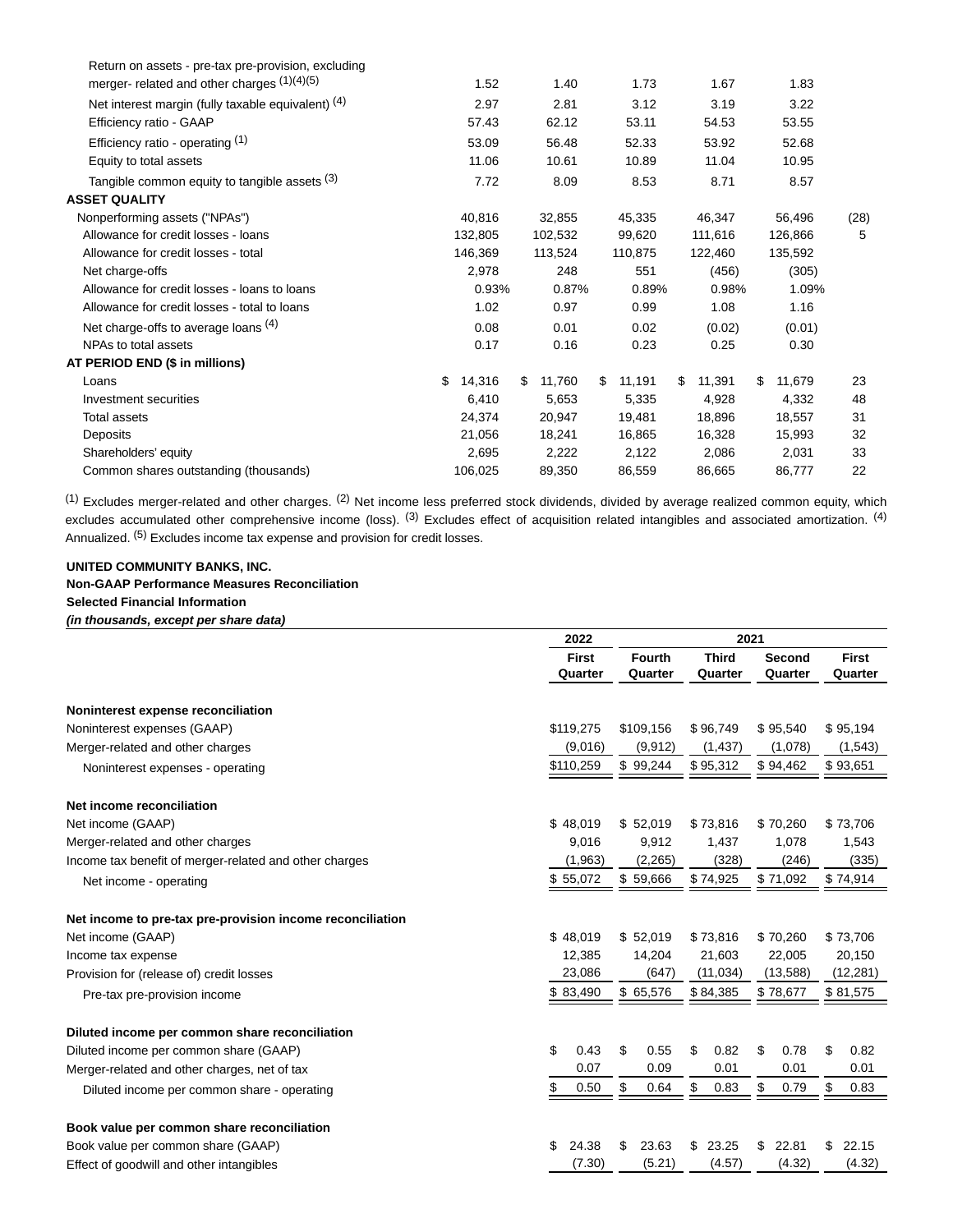| Tangible book value per common share                                         | \$<br>17.08 | \$<br>18.42 | \$18.68 | \$<br>18.49 | \$17.83 |
|------------------------------------------------------------------------------|-------------|-------------|---------|-------------|---------|
| Return on tangible common equity reconciliation                              |             |             |         |             |         |
| Return on common equity (GAAP)                                               | 6.80%       | 9.32%       | 14.26%  | 14.08%      | 15.37%  |
| Merger-related and other charges, net of tax                                 | 1.03        | 1.42        | 0.22    | 0.17        | 0.26    |
| Return on common equity - operating                                          | 7.83        | 10.74       | 14.48   | 14.25       | 15.63   |
| Effect of goodwill and other intangibles                                     | 3.17        | 3.19        | 3.75    | 3.56        | 4.05    |
| Return on tangible common equity - operating                                 | 11.00%      | 13.93%      | 18.23%  | 17.81%      | 19.68%  |
| <b>Return on assets reconciliation</b>                                       |             |             |         |             |         |
| Return on assets (GAAP)                                                      | 0.78%       | 0.96%       | 1.48%   | 1.46%       | 1.62%   |
| Merger-related and other charges, net of tax                                 | 0.11        | 0.14        | 0.02    | 0.02        | 0.03    |
| Return on assets - operating                                                 | 0.89%       | 1.10%       | 1.50%   | 1.48%       | 1.65%   |
| Return on assets to return on assets- pre-tax pre-provision reconciliation   |             |             |         |             |         |
| Return on assets (GAAP)                                                      | 0.78%       | 0.96%       | 1.48%   | 1.46%       | 1.62%   |
| Income tax expense                                                           | 0.20        | 0.26        | 0.45    | 0.47        | 0.46    |
| (Release of) provision for credit losses                                     | 0.39        | (0.01)      | (0.23)  | (0.29)      | (0.28)  |
| Return on assets - pre-tax, pre-provision                                    | 1.37        | 1.21        | 1.70    | 1.64        | 1.80    |
| Merger-related and other charges                                             | 0.15        | 0.19        | 0.03    | 0.03        | 0.03    |
| Return on assets - pre-tax pre-provision, excluding merger-related and other | 1.52%       | 1.40%       |         |             |         |
| charges                                                                      |             |             | 1.73%   | 1.67%       | 1.83%   |
| <b>Efficiency ratio reconciliation</b>                                       |             |             |         |             |         |
| Efficiency ratio (GAAP)                                                      | 57.43%      | 62.12%      | 53.11%  | 54.53%      | 53.55%  |
| Merger-related and other charges                                             | (4.34)      | (5.64)      | (0.78)  | (0.61)      | (0.87)  |
| Efficiency ratio - operating                                                 | 53.09%      | 56.48%      | 52.33%  | 53.92%      | 52.68%  |
| Tangible common equity to tangible assets reconciliation                     |             |             |         |             |         |
| Equity to total assets (GAAP)                                                | 11.06%      | 10.61%      | 10.89%  | 11.04%      | 10.95%  |
| Effect of goodwill and other intangibles                                     | (2.94)      | (2.06)      | (1.87)  | (1.82)      | (1.86)  |
| Effect of preferred equity                                                   | (0.40)      | (0.46)      | (0.49)  | (0.51)      | (0.52)  |
| Tangible common equity to tangible assets                                    | 7.72%       | 8.09%       | 8.53%   | 8.71%       | 8.57%   |
| Allowance for credit losses - loans to loans reconciliation                  |             |             |         |             |         |
| Allowance for credit losses - loans to loans (GAAP)                          | 1.02%       | 0.97%       | 0.99%   | 1.08%       | 1.16%   |
| <b>Effect of PPP loans</b>                                                   |             |             | 0.01    | 0.04        | 0.10    |
| Allowance for credit losses - loans to loans, excluding PPP loans            | 1.02%       | 0.97%       | 1.00%   | 1.12%       | 1.26%   |

### **UNITED COMMUNITY BANKS, INC.**

### **Financial Highlights**

**Loan Portfolio Composition at Period-End**

|                                |    | 2022                    | 2021 |                          |      |                  |    |                   |    |                         | Linked |                   | Year over |                |  |
|--------------------------------|----|-------------------------|------|--------------------------|------|------------------|----|-------------------|----|-------------------------|--------|-------------------|-----------|----------------|--|
| (in millions)                  |    | <b>First</b><br>Quarter |      | <b>Fourth</b><br>Quarter |      | Third<br>Quarter |    | Second<br>Quarter |    | <b>First</b><br>Quarter |        | Quarter<br>Change |           | Year<br>Change |  |
| <b>LOANS BY CATEGORY</b>       |    |                         |      |                          |      |                  |    |                   |    |                         |        |                   |           |                |  |
| Owner occupied commercial RE   | \$ | 2,638                   | \$   | 2,322                    | - \$ | 2,149            | \$ | 2,149             | \$ | 2,107                   | \$     | 316               | \$        | 531            |  |
| Income producing commercial RE |    | 3,328                   |      | 2,601                    |      | 2,542            |    | 2,550             |    | 2,599                   |        | 727               |           | 729            |  |
| Commercial & industrial        |    | 2,302                   |      | 1,822                    |      | 1,729            |    | 1,762             |    | 1,760                   |        | 480               |           | 542            |  |
| Paycheck protection program    |    | 34                      |      | 88                       |      | 150              |    | 472               |    | 883                     |        | (54)              |           | (849)          |  |
| Commercial construction        |    | 1,482                   |      | 1,015                    |      | 947              |    | 927               |    | 960                     |        | 467               |           | 522            |  |
| Equipment financing            |    | 1,148                   |      | 1,083                    |      | 1,017            |    | 969               |    | 913                     |        | 65                |           | 235            |  |
| Total commercial               |    | 10,932                  |      | 8,931                    |      | 8,534            |    | 8,829             |    | 9,222                   |        | 2,001             |           | 1,710          |  |
| Residential mortgage           |    | 1,826                   |      | 1,638                    |      | 1,533            |    | 1,473             |    | 1,362                   |        | 188               |           | 464            |  |
| Home equity lines of credit    |    | 778                     |      | 694                      |      | 661              |    | 661               |    | 679                     |        | 84                |           | 99             |  |
| Residential construction       |    | 368                     |      | 359                      |      | 321              |    | 289               |    | 272                     |        | 9                 |           | 96             |  |
| Manufactured housing           |    | 269                     |      |                          |      |                  |    |                   |    |                         |        | 269               |           | 269            |  |
| Consumer                       |    | 143                     |      | 138                      |      | 142              |    | 139               |    | 144                     |        | 5                 |           | (1)            |  |
| Total Ioans                    | \$ | 14,316                  | \$   | 11,760                   | \$   | 11,191           | \$ | 11,391            | \$ | 11,679                  | \$     | 2,556             | \$        | 2,637          |  |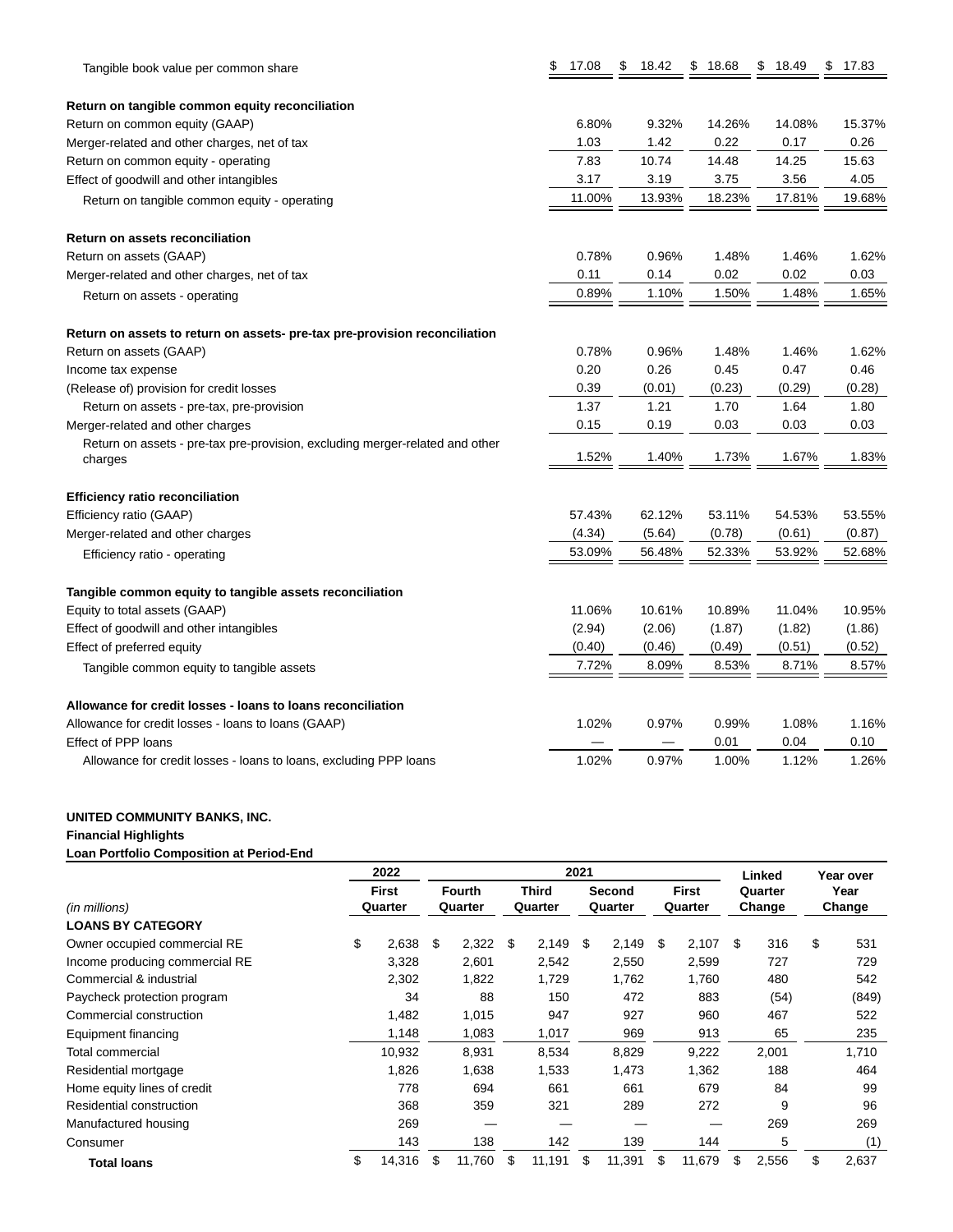| <b>LOANS BY MARKET</b>              |        |        |        |        |   |        |       |   |       |
|-------------------------------------|--------|--------|--------|--------|---|--------|-------|---|-------|
| Georgia<br>\$                       | 3.879  | 3.778  | 3.732  | 3,729  | S | 3.754  | 101   | S | 125   |
| South Carolina                      | 2,323  | 2,235  | 2.145  | 2,107  |   | 1,997  | 88    |   | 326   |
| North Carolina                      | 1,879  | 1,895  | 1,427  | 1,374  |   | 1,326  | (16)  |   | 553   |
| Tennessee                           | 2.661  | 373    | 383    | 394    |   | 398    | 2.288 |   | 2,263 |
| Florida                             | 1.208  | 1.148  | 1.113  | 1.141  |   | 1.160  | 60    |   | 48    |
| <b>Commercial Banking Solutions</b> | 2,366  | 2,331  | 2,391  | 2.646  |   | 3.044  | 35    |   | (678) |
| <b>Total loans</b>                  | 14,316 | 11.760 | 11.191 | 11,391 | S | 11,679 | 2.556 |   | 2,637 |

# **UNITED COMMUNITY BANKS, INC.**

# **Financial Highlights**

**Credit Quality** (in thousands)

|                                            | 2022                    |        |    | 2021                     |                         |        |  |  |  |
|--------------------------------------------|-------------------------|--------|----|--------------------------|-------------------------|--------|--|--|--|
|                                            | <b>First</b><br>Quarter |        |    | <b>Fourth</b><br>Quarter | <b>Third</b><br>Quarter |        |  |  |  |
| <b>NONACCRUAL LOANS</b>                    |                         |        |    |                          |                         |        |  |  |  |
| Owner occupied RE                          | \$                      | 4,590  | \$ | 2,714                    | \$                      | 4,945  |  |  |  |
| Income producing RE                        |                         | 7,220  |    | 7,588                    |                         | 13,462 |  |  |  |
| Commercial & industrial                    |                         | 6,227  |    | 5,429                    |                         | 8,507  |  |  |  |
| Commercial construction                    |                         | 401    |    | 343                      |                         | 1,202  |  |  |  |
| Equipment financing                        |                         | 2,540  |    | 1,741                    |                         | 1,845  |  |  |  |
| <b>Total commercial</b>                    |                         | 20,978 |    | 17,815                   |                         | 29,961 |  |  |  |
| Residential mortgage                       |                         | 13,024 |    | 13,313                   |                         | 13,222 |  |  |  |
| Home equity lines of credit                |                         | 1,183  |    | 1,212                    |                         | 1,364  |  |  |  |
| Residential construction                   |                         | 212    |    | 420                      |                         | 260    |  |  |  |
| Manufactured housing                       |                         | 2,507  |    |                          |                         |        |  |  |  |
| Consumer                                   |                         | 40     |    | 52                       |                         | 116    |  |  |  |
| Total nonaccrual loans held for investment |                         | 37,944 |    | 32,812                   |                         | 44,923 |  |  |  |
| Nonaccrual loans held for sale             |                         | 2,033  |    |                          |                         |        |  |  |  |
| OREO and repossessed assets                |                         | 839    |    | 43                       |                         | 412    |  |  |  |
| <b>Total NPAs</b>                          | \$                      | 40,816 | \$ | 32,855                   | \$                      | 45,335 |  |  |  |

|                                    |    |                            | 2022                                             | 2021                       |       |                                                  |                            |                      |                                                  |  |  |  |  |
|------------------------------------|----|----------------------------|--------------------------------------------------|----------------------------|-------|--------------------------------------------------|----------------------------|----------------------|--------------------------------------------------|--|--|--|--|
|                                    |    |                            | <b>First Quarter</b>                             |                            |       | <b>Fourth Quarter</b>                            |                            | <b>Third Quarter</b> |                                                  |  |  |  |  |
| (in thousands)                     |    | Net Charge-<br><b>Offs</b> | Net Charge-<br>Offs to<br>Average<br>Loans $(1)$ | Net Charge-<br><b>Offs</b> |       | Net Charge-<br>Offs to<br>Average<br>Loans $(1)$ | Net Charge-<br><b>Offs</b> |                      | Net Charge-<br>Offs to<br>Average<br>Loans $(1)$ |  |  |  |  |
| <b>NET CHARGE-OFFS BY CATEGORY</b> |    |                            |                                                  |                            |       |                                                  |                            |                      |                                                  |  |  |  |  |
| Owner occupied RE                  | \$ | (45)                       | $(0.01)\%$                                       | \$                         | (255) | $(0.04)$ %                                       | \$                         | (93)                 | $(0.02)$ %                                       |  |  |  |  |
| Income producing RE                |    | (290)                      | (0.04)                                           |                            | (98)  | (0.01)                                           |                            | 45                   | 0.01                                             |  |  |  |  |
| Commercial & industrial            |    | 2,929                      | 0.51                                             |                            | 339   | 0.07                                             |                            | (91)                 | (0.02)                                           |  |  |  |  |
| Commercial construction            |    | (373)                      | (0.10)                                           |                            | (354) | (0.14)                                           |                            | (123)                | (0.05)                                           |  |  |  |  |
| Equipment financing                |    | 267                        | 0.10                                             |                            | 781   | 0.29                                             |                            | 512                  | 0.21                                             |  |  |  |  |
| <b>Total commercial</b>            |    | 2,488                      | 0.09                                             |                            | 413   | 0.02                                             |                            | 250                  | 0.01                                             |  |  |  |  |
| Residential mortgage               |    | (97)                       | (0.02)                                           |                            | (169) | (0.04)                                           |                            | 51                   | 0.01                                             |  |  |  |  |
| Home equity lines of credit        |    | (81)                       | (0.04)                                           |                            | (118) | (0.07)                                           |                            | (102)                | (0.06)                                           |  |  |  |  |
| Residential construction           |    | (23)                       | (0.03)                                           |                            | (17)  | (0.02)                                           |                            | (37)                 | (0.05)                                           |  |  |  |  |
| Manufactured housing               |    | 164                        | 0.25                                             |                            |       |                                                  |                            |                      |                                                  |  |  |  |  |
| Consumer                           |    | 527                        | 1.48                                             |                            | 139   | 0.39                                             |                            | 389                  | 1.11                                             |  |  |  |  |
| Total                              |    | 2,978                      | 0.08                                             | \$                         | 248   | 0.01                                             | \$                         | 551                  | 0.02                                             |  |  |  |  |

(1) Annualized.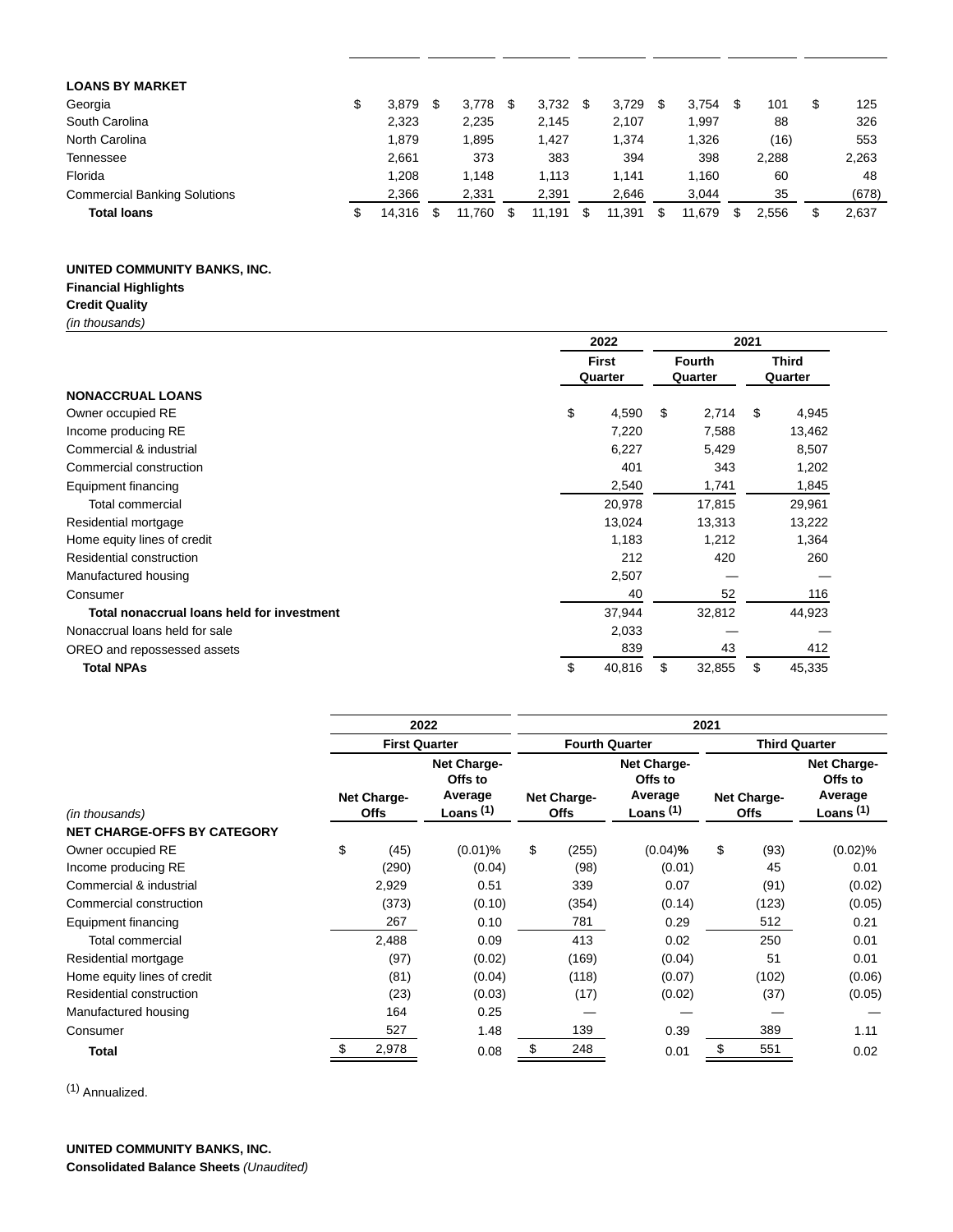| (in thousands, except share and per share data)                                          | March 31,<br>2022 | December 31,<br>2021 |
|------------------------------------------------------------------------------------------|-------------------|----------------------|
| <b>ASSETS</b>                                                                            |                   |                      |
| Cash and due from banks                                                                  | \$<br>175,175     | \$<br>144,244        |
| Interest-bearing deposits in banks                                                       | 1,729,607         | 2,147,266            |
| Federal funds and other short-term investments                                           | 1,882             | 27,000               |
| Cash and cash equivalents                                                                | 1,906,664         | 2,318,510            |
| Debt securities available-for-sale                                                       | 3,909,114         | 4,496,824            |
| Debt securities held-to-maturity (fair value \$2,351,873 and \$1,148,804)                | 2,500,983         | 1,156,098            |
| Loans held for sale (includes \$39,118 and \$44,109 at fair value)                       | 75,191            | 44,109               |
| Loans and leases held for investment                                                     | 14,316,205        | 11,760,346           |
| Less allowance for credit losses - loans and leases                                      | (132, 805)        | (102, 532)           |
| Loans and leases, net                                                                    | 14,183,400        | 11,657,814           |
| Premises and equipment, net                                                              | 283,561           | 245,296              |
| Bank owned life insurance                                                                | 297,220           | 217,713              |
| Goodwill and other intangible assets, net                                                | 784,280           | 472,407              |
| Other assets                                                                             | 433,787           | 338,000              |
| <b>Total assets</b>                                                                      | \$<br>24,374,200  | \$<br>20,946,771     |
| <b>LIABILITIES AND SHAREHOLDERS' EQUITY</b>                                              |                   |                      |
| Liabilities:                                                                             |                   |                      |
| Deposits:                                                                                |                   |                      |
| Noninterest-bearing demand                                                               | \$<br>7,946,049   | \$<br>6,956,981      |
| NOW and interest-bearing demand                                                          | 4,650,997         | 4,252,209            |
| Money market                                                                             | 5,075,525         | 4,183,354            |
| Savings                                                                                  | 1,479,833         | 1,215,779            |
| Time                                                                                     | 1,704,657         | 1,442,498            |
| <b>Brokered</b>                                                                          | 199,092           | 190,358              |
| Total deposits                                                                           | 21,056,153        | 18,241,179           |
| Long-term debt                                                                           | 324,230           | 247,360              |
| Accrued expenses and other liabilities                                                   | 298,802           | 235,987              |
| <b>Total liabilities</b>                                                                 | 21,679,185        | 18,724,526           |
| Shareholders' equity:                                                                    |                   |                      |
| Preferred stock; \$1 par value; 10,000,000 shares authorized;                            |                   |                      |
| Series I, \$25,000 per share liquidation preference; 4,000 shares issued and outstanding | 96,422            | 96,422               |
| Common stock, \$1 par value; 200,000,000 shares authorized,                              |                   |                      |
| 106,025,210 and 89,349,826 shares issued and outstanding, respectively                   | 106,025           | 89,350               |
| Common stock issuable; 574,139 and 595,705 shares                                        | 11,311            | 11,288               |
| Capital surplus                                                                          | 2,302,189         | 1,721,007            |
| Retained earnings                                                                        | 354,409           | 330,654              |
| Accumulated other comprehensive loss                                                     | (175, 341)        | (26, 476)            |
| Total shareholders' equity                                                               | 2,695,015         | 2,222,245            |
| Total liabilities and shareholders' equity                                               | \$<br>24,374,200  | \$<br>20,946,771     |

# **UNITED COMMUNITY BANKS, INC.**

**Consolidated Statements of Income** (Unaudited)

|                                                                                  | <b>Three Months Ended</b><br>March 31, |         |  |         |  |  |  |  |
|----------------------------------------------------------------------------------|----------------------------------------|---------|--|---------|--|--|--|--|
| (in thousands, except per share data)                                            |                                        | 2022    |  | 2021    |  |  |  |  |
| Interest revenue:                                                                |                                        |         |  |         |  |  |  |  |
| Loans, including fees                                                            |                                        | 146.741 |  | 125.726 |  |  |  |  |
| Investment securities, including tax exempt of \$2,655 and \$2,150, respectively |                                        | 23.665  |  | 15,448  |  |  |  |  |
| Deposits in banks and short-term investments                                     |                                        | 653     |  | 368     |  |  |  |  |
| Total interest revenue                                                           |                                        | 171,059 |  | 141,542 |  |  |  |  |

# **Interest expense:**

NOW and interest-bearing demand 1,486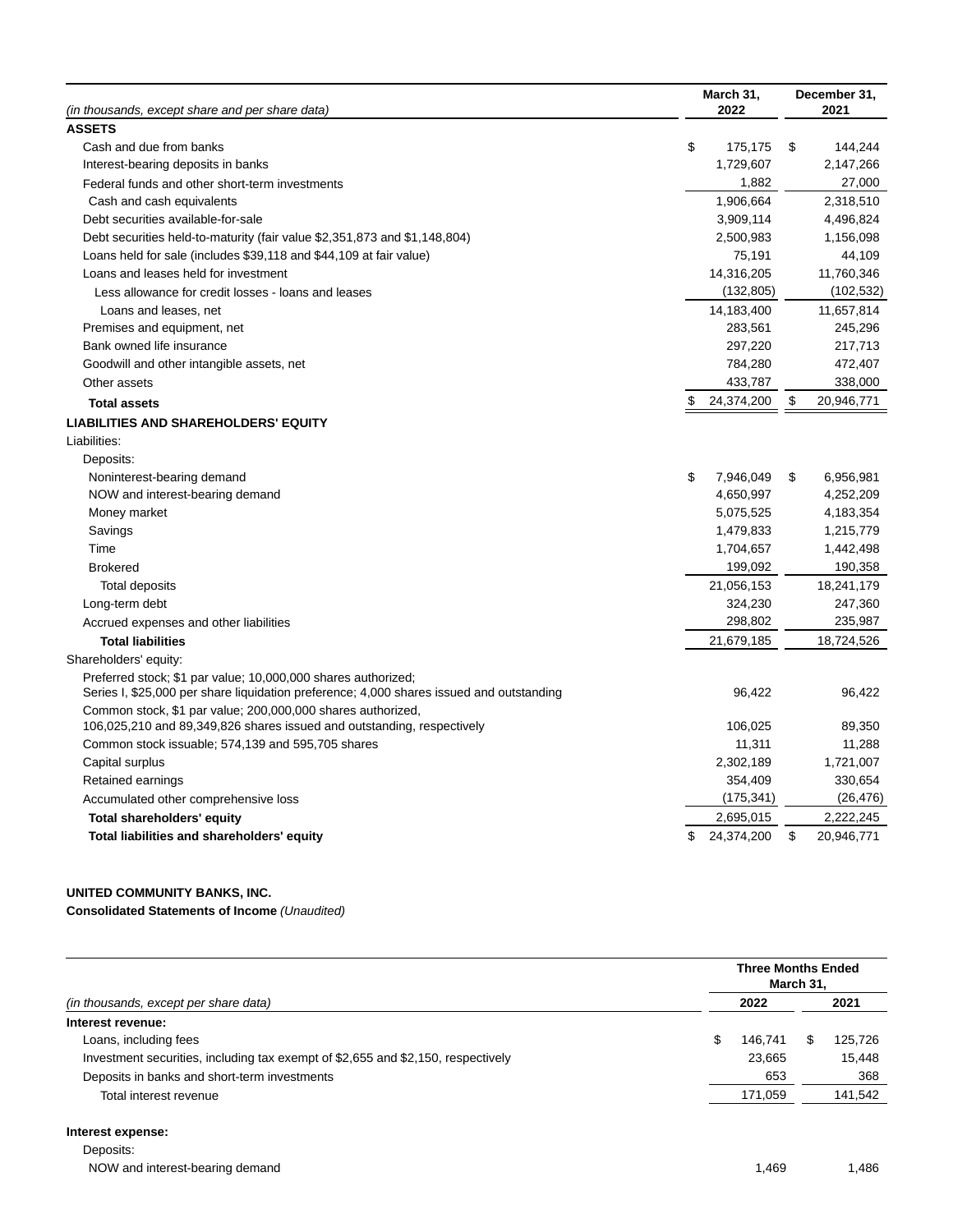| 1,012<br>1,804<br>Money market<br>72<br>Savings<br>49<br>578<br>1,880<br>Time<br>Deposits<br>3,131<br>5,219<br>Short-term borrowings<br>2<br>4,136<br>4,257<br>Long-term debt<br>7,267<br>9,478<br>Total interest expense<br>163,792<br>132,064<br>Net interest revenue<br>23,086<br>(12, 281)<br>Provision for (release of) credit losses<br>140,706<br>144,345<br>Net interest revenue after provision for credit losses<br>Service charges and fees<br>9,070<br>7,570<br>22,572<br>16,152<br>Mortgage loan gains and other related fees<br>Wealth management fees<br>5,895<br>3,505<br>Gains from sales of other loans, net<br>3,198<br>1,030<br>2,986<br>Lending and loan servicing fees<br>2,160<br>Securities losses, net<br>(3,734)<br>5,406<br>7,868<br>Other<br>38,973<br>44,705<br>Total noninterest income<br>179,679<br>189,050<br><b>Total revenue</b><br><b>Noninterest expenses:</b><br>Salaries and employee benefits<br>71,006<br>60,585<br>9,248<br>7,203<br>Communications and equipment<br>9,378<br>6,956<br>Occupancy<br>Advertising and public relations<br>1,488<br>1,199<br>2,119<br>1,822<br>Postage, printing and supplies<br><b>Professional fees</b><br>4,447<br>4,234<br>2,877<br>Lending and loan servicing expense<br>2,366<br>2,523<br>2,218<br>Outside services - electronic banking<br>2,173<br>FDIC assessments and other regulatory charges<br>1,896<br>1,793<br>985<br>Amortization of intangibles<br>1,543<br>Merger-related and other charges<br>9,016<br>3,718<br>3,676<br>Other<br>119,275<br>95,194<br>Total noninterest expenses<br>60,404<br>93,856<br>Income before income taxes<br>12,385<br>20,150<br>Income tax expense<br>48,019<br>73,706<br>Net income<br>Preferred stock dividends<br>1,719<br>1,719<br>238<br>462<br>Earnings allocated to participating securities<br>46,062<br>\$<br>71,525<br>Net income available to common shareholders<br>\$<br>0.43<br>\$<br>0.82<br>Basic<br><b>Diluted</b><br>0.82<br>0.43<br>106,550<br>87,322<br>Basic<br><b>Diluted</b><br>106,677<br>87,466 |                                             |  |
|-----------------------------------------------------------------------------------------------------------------------------------------------------------------------------------------------------------------------------------------------------------------------------------------------------------------------------------------------------------------------------------------------------------------------------------------------------------------------------------------------------------------------------------------------------------------------------------------------------------------------------------------------------------------------------------------------------------------------------------------------------------------------------------------------------------------------------------------------------------------------------------------------------------------------------------------------------------------------------------------------------------------------------------------------------------------------------------------------------------------------------------------------------------------------------------------------------------------------------------------------------------------------------------------------------------------------------------------------------------------------------------------------------------------------------------------------------------------------------------------------------------------------------------------------------------------------------------------------------------------------------------------------------------------------------------------------------------------------------------------------------------------------------------------------------------------------------------------------------------------------------------------------------------------------------------------------------------------------------------------------------------------------------------------------|---------------------------------------------|--|
|                                                                                                                                                                                                                                                                                                                                                                                                                                                                                                                                                                                                                                                                                                                                                                                                                                                                                                                                                                                                                                                                                                                                                                                                                                                                                                                                                                                                                                                                                                                                                                                                                                                                                                                                                                                                                                                                                                                                                                                                                                               |                                             |  |
|                                                                                                                                                                                                                                                                                                                                                                                                                                                                                                                                                                                                                                                                                                                                                                                                                                                                                                                                                                                                                                                                                                                                                                                                                                                                                                                                                                                                                                                                                                                                                                                                                                                                                                                                                                                                                                                                                                                                                                                                                                               |                                             |  |
|                                                                                                                                                                                                                                                                                                                                                                                                                                                                                                                                                                                                                                                                                                                                                                                                                                                                                                                                                                                                                                                                                                                                                                                                                                                                                                                                                                                                                                                                                                                                                                                                                                                                                                                                                                                                                                                                                                                                                                                                                                               |                                             |  |
|                                                                                                                                                                                                                                                                                                                                                                                                                                                                                                                                                                                                                                                                                                                                                                                                                                                                                                                                                                                                                                                                                                                                                                                                                                                                                                                                                                                                                                                                                                                                                                                                                                                                                                                                                                                                                                                                                                                                                                                                                                               |                                             |  |
|                                                                                                                                                                                                                                                                                                                                                                                                                                                                                                                                                                                                                                                                                                                                                                                                                                                                                                                                                                                                                                                                                                                                                                                                                                                                                                                                                                                                                                                                                                                                                                                                                                                                                                                                                                                                                                                                                                                                                                                                                                               |                                             |  |
|                                                                                                                                                                                                                                                                                                                                                                                                                                                                                                                                                                                                                                                                                                                                                                                                                                                                                                                                                                                                                                                                                                                                                                                                                                                                                                                                                                                                                                                                                                                                                                                                                                                                                                                                                                                                                                                                                                                                                                                                                                               |                                             |  |
|                                                                                                                                                                                                                                                                                                                                                                                                                                                                                                                                                                                                                                                                                                                                                                                                                                                                                                                                                                                                                                                                                                                                                                                                                                                                                                                                                                                                                                                                                                                                                                                                                                                                                                                                                                                                                                                                                                                                                                                                                                               |                                             |  |
|                                                                                                                                                                                                                                                                                                                                                                                                                                                                                                                                                                                                                                                                                                                                                                                                                                                                                                                                                                                                                                                                                                                                                                                                                                                                                                                                                                                                                                                                                                                                                                                                                                                                                                                                                                                                                                                                                                                                                                                                                                               |                                             |  |
|                                                                                                                                                                                                                                                                                                                                                                                                                                                                                                                                                                                                                                                                                                                                                                                                                                                                                                                                                                                                                                                                                                                                                                                                                                                                                                                                                                                                                                                                                                                                                                                                                                                                                                                                                                                                                                                                                                                                                                                                                                               |                                             |  |
|                                                                                                                                                                                                                                                                                                                                                                                                                                                                                                                                                                                                                                                                                                                                                                                                                                                                                                                                                                                                                                                                                                                                                                                                                                                                                                                                                                                                                                                                                                                                                                                                                                                                                                                                                                                                                                                                                                                                                                                                                                               |                                             |  |
|                                                                                                                                                                                                                                                                                                                                                                                                                                                                                                                                                                                                                                                                                                                                                                                                                                                                                                                                                                                                                                                                                                                                                                                                                                                                                                                                                                                                                                                                                                                                                                                                                                                                                                                                                                                                                                                                                                                                                                                                                                               | <b>Noninterest income:</b>                  |  |
|                                                                                                                                                                                                                                                                                                                                                                                                                                                                                                                                                                                                                                                                                                                                                                                                                                                                                                                                                                                                                                                                                                                                                                                                                                                                                                                                                                                                                                                                                                                                                                                                                                                                                                                                                                                                                                                                                                                                                                                                                                               |                                             |  |
|                                                                                                                                                                                                                                                                                                                                                                                                                                                                                                                                                                                                                                                                                                                                                                                                                                                                                                                                                                                                                                                                                                                                                                                                                                                                                                                                                                                                                                                                                                                                                                                                                                                                                                                                                                                                                                                                                                                                                                                                                                               |                                             |  |
|                                                                                                                                                                                                                                                                                                                                                                                                                                                                                                                                                                                                                                                                                                                                                                                                                                                                                                                                                                                                                                                                                                                                                                                                                                                                                                                                                                                                                                                                                                                                                                                                                                                                                                                                                                                                                                                                                                                                                                                                                                               |                                             |  |
|                                                                                                                                                                                                                                                                                                                                                                                                                                                                                                                                                                                                                                                                                                                                                                                                                                                                                                                                                                                                                                                                                                                                                                                                                                                                                                                                                                                                                                                                                                                                                                                                                                                                                                                                                                                                                                                                                                                                                                                                                                               |                                             |  |
|                                                                                                                                                                                                                                                                                                                                                                                                                                                                                                                                                                                                                                                                                                                                                                                                                                                                                                                                                                                                                                                                                                                                                                                                                                                                                                                                                                                                                                                                                                                                                                                                                                                                                                                                                                                                                                                                                                                                                                                                                                               |                                             |  |
|                                                                                                                                                                                                                                                                                                                                                                                                                                                                                                                                                                                                                                                                                                                                                                                                                                                                                                                                                                                                                                                                                                                                                                                                                                                                                                                                                                                                                                                                                                                                                                                                                                                                                                                                                                                                                                                                                                                                                                                                                                               |                                             |  |
|                                                                                                                                                                                                                                                                                                                                                                                                                                                                                                                                                                                                                                                                                                                                                                                                                                                                                                                                                                                                                                                                                                                                                                                                                                                                                                                                                                                                                                                                                                                                                                                                                                                                                                                                                                                                                                                                                                                                                                                                                                               |                                             |  |
|                                                                                                                                                                                                                                                                                                                                                                                                                                                                                                                                                                                                                                                                                                                                                                                                                                                                                                                                                                                                                                                                                                                                                                                                                                                                                                                                                                                                                                                                                                                                                                                                                                                                                                                                                                                                                                                                                                                                                                                                                                               |                                             |  |
|                                                                                                                                                                                                                                                                                                                                                                                                                                                                                                                                                                                                                                                                                                                                                                                                                                                                                                                                                                                                                                                                                                                                                                                                                                                                                                                                                                                                                                                                                                                                                                                                                                                                                                                                                                                                                                                                                                                                                                                                                                               |                                             |  |
|                                                                                                                                                                                                                                                                                                                                                                                                                                                                                                                                                                                                                                                                                                                                                                                                                                                                                                                                                                                                                                                                                                                                                                                                                                                                                                                                                                                                                                                                                                                                                                                                                                                                                                                                                                                                                                                                                                                                                                                                                                               |                                             |  |
|                                                                                                                                                                                                                                                                                                                                                                                                                                                                                                                                                                                                                                                                                                                                                                                                                                                                                                                                                                                                                                                                                                                                                                                                                                                                                                                                                                                                                                                                                                                                                                                                                                                                                                                                                                                                                                                                                                                                                                                                                                               |                                             |  |
|                                                                                                                                                                                                                                                                                                                                                                                                                                                                                                                                                                                                                                                                                                                                                                                                                                                                                                                                                                                                                                                                                                                                                                                                                                                                                                                                                                                                                                                                                                                                                                                                                                                                                                                                                                                                                                                                                                                                                                                                                                               |                                             |  |
|                                                                                                                                                                                                                                                                                                                                                                                                                                                                                                                                                                                                                                                                                                                                                                                                                                                                                                                                                                                                                                                                                                                                                                                                                                                                                                                                                                                                                                                                                                                                                                                                                                                                                                                                                                                                                                                                                                                                                                                                                                               |                                             |  |
|                                                                                                                                                                                                                                                                                                                                                                                                                                                                                                                                                                                                                                                                                                                                                                                                                                                                                                                                                                                                                                                                                                                                                                                                                                                                                                                                                                                                                                                                                                                                                                                                                                                                                                                                                                                                                                                                                                                                                                                                                                               |                                             |  |
|                                                                                                                                                                                                                                                                                                                                                                                                                                                                                                                                                                                                                                                                                                                                                                                                                                                                                                                                                                                                                                                                                                                                                                                                                                                                                                                                                                                                                                                                                                                                                                                                                                                                                                                                                                                                                                                                                                                                                                                                                                               |                                             |  |
|                                                                                                                                                                                                                                                                                                                                                                                                                                                                                                                                                                                                                                                                                                                                                                                                                                                                                                                                                                                                                                                                                                                                                                                                                                                                                                                                                                                                                                                                                                                                                                                                                                                                                                                                                                                                                                                                                                                                                                                                                                               |                                             |  |
|                                                                                                                                                                                                                                                                                                                                                                                                                                                                                                                                                                                                                                                                                                                                                                                                                                                                                                                                                                                                                                                                                                                                                                                                                                                                                                                                                                                                                                                                                                                                                                                                                                                                                                                                                                                                                                                                                                                                                                                                                                               |                                             |  |
|                                                                                                                                                                                                                                                                                                                                                                                                                                                                                                                                                                                                                                                                                                                                                                                                                                                                                                                                                                                                                                                                                                                                                                                                                                                                                                                                                                                                                                                                                                                                                                                                                                                                                                                                                                                                                                                                                                                                                                                                                                               |                                             |  |
|                                                                                                                                                                                                                                                                                                                                                                                                                                                                                                                                                                                                                                                                                                                                                                                                                                                                                                                                                                                                                                                                                                                                                                                                                                                                                                                                                                                                                                                                                                                                                                                                                                                                                                                                                                                                                                                                                                                                                                                                                                               |                                             |  |
|                                                                                                                                                                                                                                                                                                                                                                                                                                                                                                                                                                                                                                                                                                                                                                                                                                                                                                                                                                                                                                                                                                                                                                                                                                                                                                                                                                                                                                                                                                                                                                                                                                                                                                                                                                                                                                                                                                                                                                                                                                               |                                             |  |
|                                                                                                                                                                                                                                                                                                                                                                                                                                                                                                                                                                                                                                                                                                                                                                                                                                                                                                                                                                                                                                                                                                                                                                                                                                                                                                                                                                                                                                                                                                                                                                                                                                                                                                                                                                                                                                                                                                                                                                                                                                               |                                             |  |
|                                                                                                                                                                                                                                                                                                                                                                                                                                                                                                                                                                                                                                                                                                                                                                                                                                                                                                                                                                                                                                                                                                                                                                                                                                                                                                                                                                                                                                                                                                                                                                                                                                                                                                                                                                                                                                                                                                                                                                                                                                               |                                             |  |
|                                                                                                                                                                                                                                                                                                                                                                                                                                                                                                                                                                                                                                                                                                                                                                                                                                                                                                                                                                                                                                                                                                                                                                                                                                                                                                                                                                                                                                                                                                                                                                                                                                                                                                                                                                                                                                                                                                                                                                                                                                               |                                             |  |
|                                                                                                                                                                                                                                                                                                                                                                                                                                                                                                                                                                                                                                                                                                                                                                                                                                                                                                                                                                                                                                                                                                                                                                                                                                                                                                                                                                                                                                                                                                                                                                                                                                                                                                                                                                                                                                                                                                                                                                                                                                               |                                             |  |
|                                                                                                                                                                                                                                                                                                                                                                                                                                                                                                                                                                                                                                                                                                                                                                                                                                                                                                                                                                                                                                                                                                                                                                                                                                                                                                                                                                                                                                                                                                                                                                                                                                                                                                                                                                                                                                                                                                                                                                                                                                               |                                             |  |
|                                                                                                                                                                                                                                                                                                                                                                                                                                                                                                                                                                                                                                                                                                                                                                                                                                                                                                                                                                                                                                                                                                                                                                                                                                                                                                                                                                                                                                                                                                                                                                                                                                                                                                                                                                                                                                                                                                                                                                                                                                               |                                             |  |
|                                                                                                                                                                                                                                                                                                                                                                                                                                                                                                                                                                                                                                                                                                                                                                                                                                                                                                                                                                                                                                                                                                                                                                                                                                                                                                                                                                                                                                                                                                                                                                                                                                                                                                                                                                                                                                                                                                                                                                                                                                               |                                             |  |
|                                                                                                                                                                                                                                                                                                                                                                                                                                                                                                                                                                                                                                                                                                                                                                                                                                                                                                                                                                                                                                                                                                                                                                                                                                                                                                                                                                                                                                                                                                                                                                                                                                                                                                                                                                                                                                                                                                                                                                                                                                               |                                             |  |
|                                                                                                                                                                                                                                                                                                                                                                                                                                                                                                                                                                                                                                                                                                                                                                                                                                                                                                                                                                                                                                                                                                                                                                                                                                                                                                                                                                                                                                                                                                                                                                                                                                                                                                                                                                                                                                                                                                                                                                                                                                               |                                             |  |
|                                                                                                                                                                                                                                                                                                                                                                                                                                                                                                                                                                                                                                                                                                                                                                                                                                                                                                                                                                                                                                                                                                                                                                                                                                                                                                                                                                                                                                                                                                                                                                                                                                                                                                                                                                                                                                                                                                                                                                                                                                               |                                             |  |
|                                                                                                                                                                                                                                                                                                                                                                                                                                                                                                                                                                                                                                                                                                                                                                                                                                                                                                                                                                                                                                                                                                                                                                                                                                                                                                                                                                                                                                                                                                                                                                                                                                                                                                                                                                                                                                                                                                                                                                                                                                               | Net income per common share:                |  |
|                                                                                                                                                                                                                                                                                                                                                                                                                                                                                                                                                                                                                                                                                                                                                                                                                                                                                                                                                                                                                                                                                                                                                                                                                                                                                                                                                                                                                                                                                                                                                                                                                                                                                                                                                                                                                                                                                                                                                                                                                                               |                                             |  |
|                                                                                                                                                                                                                                                                                                                                                                                                                                                                                                                                                                                                                                                                                                                                                                                                                                                                                                                                                                                                                                                                                                                                                                                                                                                                                                                                                                                                                                                                                                                                                                                                                                                                                                                                                                                                                                                                                                                                                                                                                                               |                                             |  |
|                                                                                                                                                                                                                                                                                                                                                                                                                                                                                                                                                                                                                                                                                                                                                                                                                                                                                                                                                                                                                                                                                                                                                                                                                                                                                                                                                                                                                                                                                                                                                                                                                                                                                                                                                                                                                                                                                                                                                                                                                                               | Weighted average common shares outstanding: |  |
|                                                                                                                                                                                                                                                                                                                                                                                                                                                                                                                                                                                                                                                                                                                                                                                                                                                                                                                                                                                                                                                                                                                                                                                                                                                                                                                                                                                                                                                                                                                                                                                                                                                                                                                                                                                                                                                                                                                                                                                                                                               |                                             |  |
|                                                                                                                                                                                                                                                                                                                                                                                                                                                                                                                                                                                                                                                                                                                                                                                                                                                                                                                                                                                                                                                                                                                                                                                                                                                                                                                                                                                                                                                                                                                                                                                                                                                                                                                                                                                                                                                                                                                                                                                                                                               |                                             |  |

### **Average Consolidated Balance Sheets and Net Interest Analysis**

For the Three Months Ended March 31,

|                                                        |                           | 2022            |                 |                           | 2021            |                 |  |
|--------------------------------------------------------|---------------------------|-----------------|-----------------|---------------------------|-----------------|-----------------|--|
| (dollars in thousands, fully taxable equivalent (FTE)) | Average<br><b>Balance</b> | <b>Interest</b> | Average<br>Rate | Average<br><b>Balance</b> | <b>Interest</b> | Average<br>Rate |  |
| Assets:                                                |                           |                 |                 |                           |                 |                 |  |
| Interest corping consta                                |                           |                 |                 |                           |                 |                 |  |

Interest-earning assets: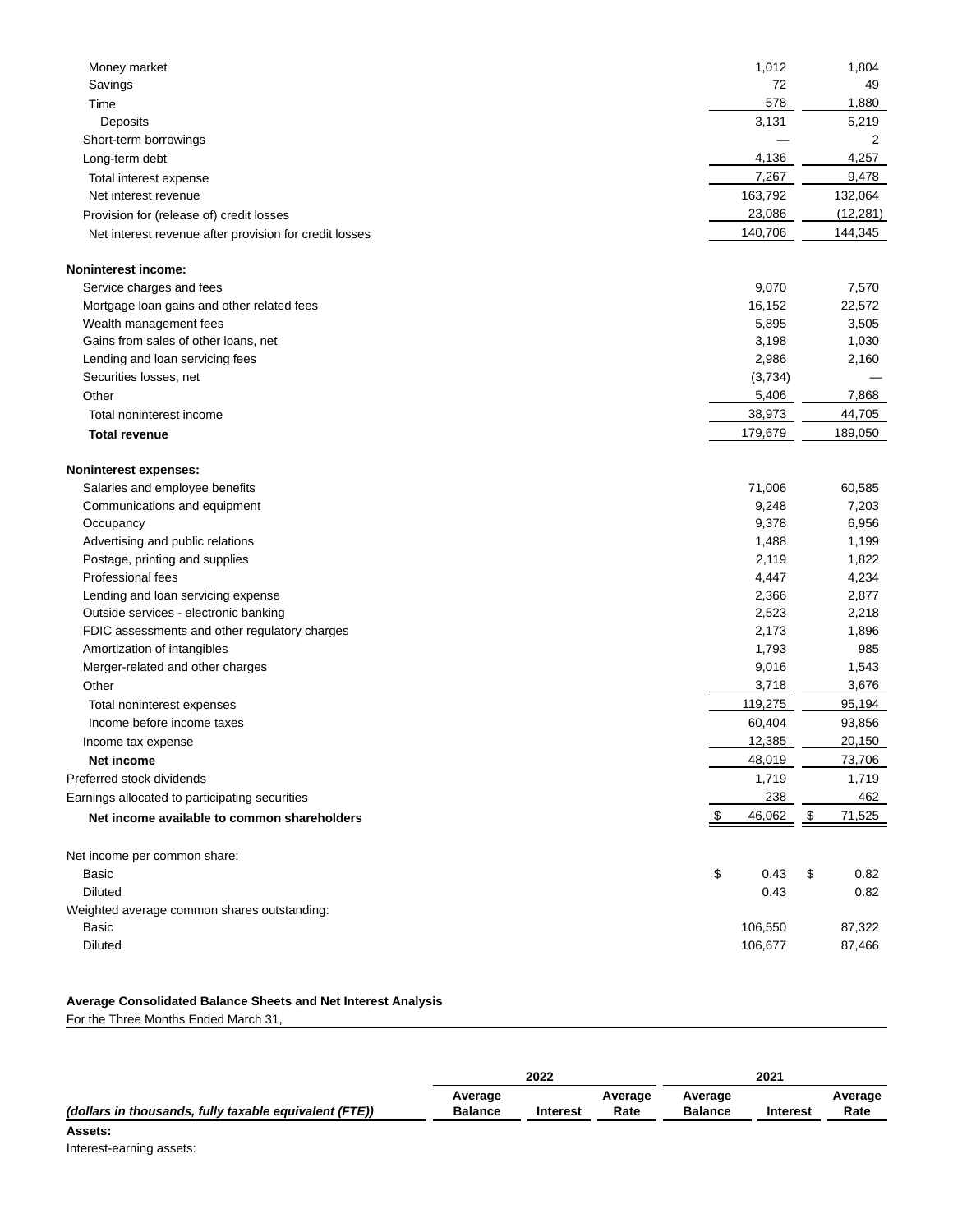| Loans, net of unearned income (FTE) (1)(2)           | 14,234,026<br>\$ | \$146,637 | 4.18% | 11,432,908<br>\$ | \$125,122 | 4.44% |
|------------------------------------------------------|------------------|-----------|-------|------------------|-----------|-------|
| Taxable securities (3)                               | 5,848,976        | 21,010    | 1.44  | 3,686,405        | 13,298    | 1.44  |
| Tax-exempt securities (FTE) (1)(3)                   | 510,954          | 3,566     | 2.79  | 304,983          | 2,888     | 3.79  |
| Federal funds sold and other interest-earning assets | 1,910,411        | 1,020     | 0.22  | 1,357,890        | 1,222     | 0.36  |
| Total interest-earning assets (FTE)                  | 22,504,367       | 172,233   | 3.10  | 16,782,186       | 142,530   | 3.44  |
| Noninterest-earning assets:                          |                  |           |       |                  |           |       |
| Allowance for credit losses                          | (113, 254)       |           |       | (143, 703)       |           |       |
| Cash and due from banks                              | 166,005          |           |       | 140,292          |           |       |
| Premises and equipment                               | 277,216          |           |       | 221,411          |           |       |
| Other assets <sup>(3)</sup>                          | 1,369,301        |           |       | 1,023,275        |           |       |
| <b>Total assets</b>                                  | 24,203,635       |           |       | 18,023,461       |           |       |
| <b>Liabilities and Shareholders' Equity:</b>         |                  |           |       |                  |           |       |
| Interest-bearing liabilities:                        |                  |           |       |                  |           |       |
| Interest-bearing deposits:                           |                  |           |       |                  |           |       |
| NOW and interest-bearing demand                      | \$<br>4,667,098  | 1,469     | 0.13  | \$<br>3,331,043  | 1,486     | 0.18  |
| Money market                                         | 5,110,817        | 1,012     | 0.08  | 3,732,988        | 1,804     | 0.20  |
| Savings                                              | 1,436,881        | 72        | 0.02  | 989,584          | 49        | 0.02  |
| Time                                                 | 1,758,895        | 534       | 0.12  | 1,642,423        | 1,588     | 0.39  |
| Brokered time deposits                               | 79,092           | 44        | 0.23  | 75,259           | 292       | 1.57  |
| Total interest-bearing deposits                      | 13,052,783       | 3,131     | 0.10  | 9,771,297        | 5,219     | 0.22  |
| Federal funds purchased and other borrowings         | 611              |           |       | 12               |           |       |
| Federal Home Loan Bank advances                      |                  |           |       | 3,333            | 2         | 0.24  |
| Long-term debt                                       | 318,995          | 4,136     | 5.26  | 317,172          | 4,257     | 5.44  |
| <b>Total borrowed funds</b>                          | 319,606          | 4,136     | 5.25  | 320,517          | 4,259     | 5.39  |
| <b>Total interest-bearing liabilities</b>            | 13,372,389       | 7,267     | 0.22  | 10,091,814       | 9,478     | 0.38  |
| Noninterest-bearing liabilities:                     |                  |           |       |                  |           |       |
| Noninterest-bearing deposits                         | 7,666,635        |           |       | 5,594,394        |           |       |
| Other liabilities                                    | 378,327          |           |       | 312,610          |           |       |
| <b>Total liabilities</b>                             | 21,417,351       |           |       | 15,998,818       |           |       |
| Shareholders' equity                                 | 2,786,284        |           |       | 2,024,643        |           |       |
| Total liabilities and shareholders' equity           | 24,203,635<br>\$ |           |       | \$<br>18,023,461 |           |       |
| Net interest revenue (FTE)                           |                  | \$164,966 |       |                  | \$133,052 |       |
| Net interest-rate spread (FTE)                       |                  |           | 2.88% |                  |           | 3.06% |
| Net interest margin (FTE) <sup>(4)</sup>             |                  |           | 2.97% |                  |           | 3.22% |

 $<sup>(1)</sup>$  Interest revenue on tax-exempt securities and loans has been increased to reflect comparable interest on taxable securities and loans. The rate</sup> used was 26%, reflecting the statutory federal income tax rate and the federal tax adjusted state income tax rate.

 $<sup>(2)</sup>$  Included in the average balance of loans outstanding are loans on which the accrual of interest has been discontinued and loans that are held for</sup> sale.

(3) Securities available for sale are shown at amortized cost. Pretax unrealized losses of \$81.2 million in 2022 and pretax unrealized gains of \$58.3 million in 2021 are included in other assets for purposes of this presentation.

(4) Net interest margin is taxable equivalent net interest revenue divided by average interest-earning assets.

About United Community Banks, Inc.

United Community Banks, Inc. (NASDAQGS: UCBI) provides a full range of banking, wealth management and mortgage services for relationshiporiented consumers and business owners. The company, known as "The Bank That SERVICE Built," has been recognized nationally for delivering award-winning service. At March 31, 2022, United had \$24.4 billion in assets and 198 offices in Florida, Georgia, North Carolina, South Carolina and Tennessee, along with a national SBA lending franchise and a national equipment lending subsidiary. In 2022, J.D. Power ranked United highest in customer satisfaction with consumer banking in the Southeast, marking eight out of the last nine years United earned the coveted award. United was also named one of the "Best Banks to Work For" by American Banker in 2021 for the fifth consecutive year based on employee satisfaction. Forbes recognized United as one of the top ten World's Best Banks in 2022. Forbes also included United on its 2022 list of the 100 Best Banks in America for the ninth consecutive year. United also received ten (10) Greenwich Excellence Awards in 2021 for excellence in Small Business Banking and Middle Market Banking, including national awards for Overall Satisfaction and Likelihood to Recommend. Additional information about United can be found at [www.ucbi.com.](https://www.globenewswire.com/Tracker?data=KMSEZWHDFhdG9zuzc6UKNDLAPdi3vs0rvZMD0bVVgLhxMlWR5GfD7SiBhZueFwRuJfQF1ooKQiJlSjXWE_E_vg==)

### Non-GAAP Financial Measures

This press release, including the accompanying financial statement tables, contains financial information determined by methods other than in accordance with generally accepted accounting principles, or GAAP. This financial information includes certain operating performance measures,